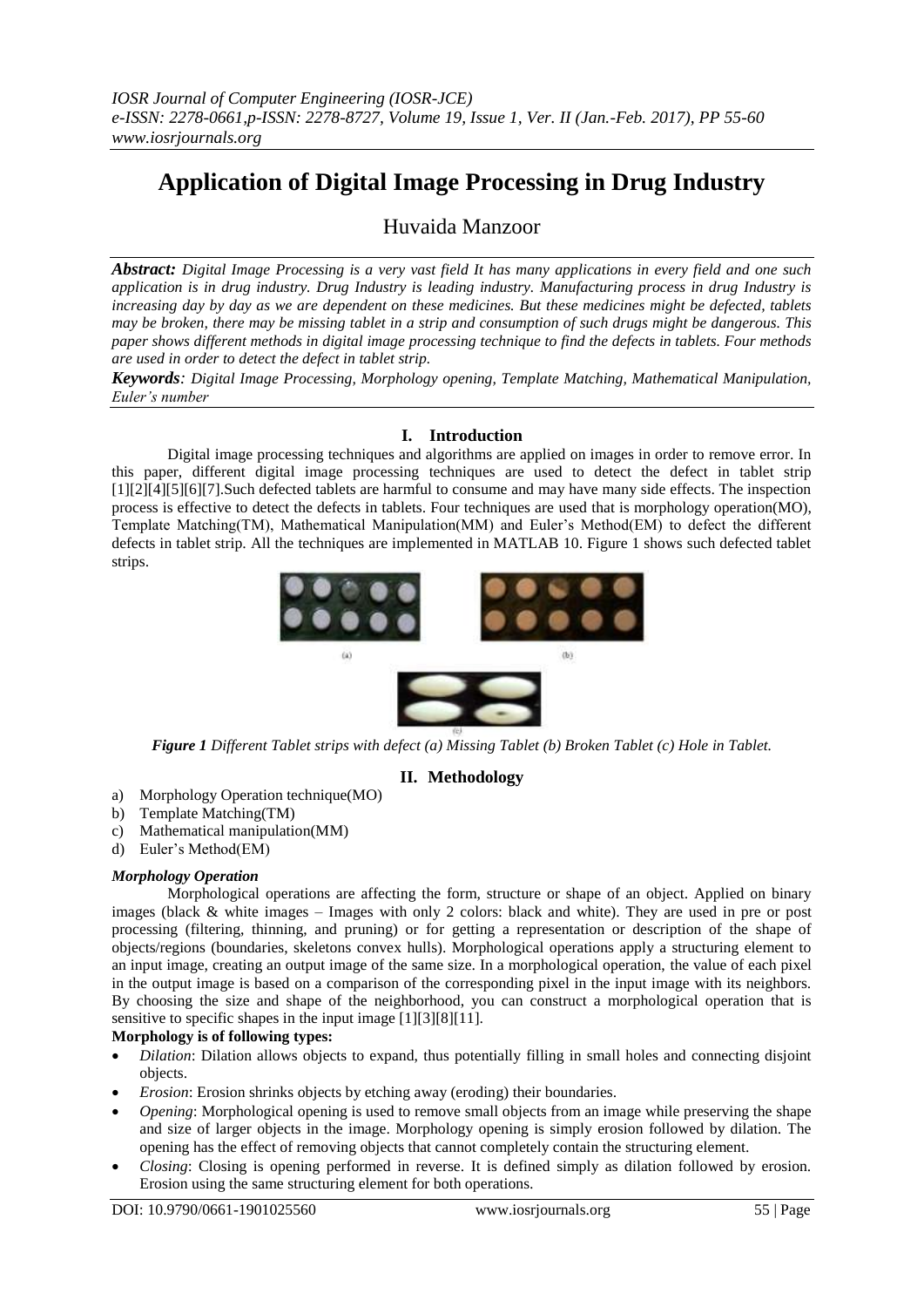#### *Template Matching (TM)*

Technique used in classifying objects. Template matching techniques compare portions of images against one another[1][9][10][13]. Sample image may be used to recognize similar objects in source image. If standard deviation of the template image compared to the source image is small enough, template matching may be used. Templates are most often used to identify printed characters, numbers, and other small, simple objects. For example original image is of tablet packet containing ten tablets. Like morphology operation image is first converted into gray and then to binary. The binary image is then filtered in order to remove noise and edges are detected using canny edge detection. A template is selected and is compared with rest of the tablets In this way defected tablet can be found. The Template Matching block finds the best match of a template within an input image. The block computes match metric values by shifting a template over a region of interest or the entire image, and then finds the best match location.

#### *Mathematical Manipulation (MM)*

MM is used to find the defect in tablets.MM calculates the mathematical values. No. of tablets are calculated which helps to determine the correct figure in a tablet strip. Counting can also help to find the pharmaceutical company. They can simply discard the strip containing less or greater no. of tablets.

#### *Euler's Method(EM)*

Tablet which is having any hole is detected by using Euler's number of binary image. Euler's number is used to detect the holes in an object; we used this function in tablets having holes. Euler's number is the number of objects minus the number of holes [12].

Eu=N-H …...........................................(1)

Where Eu,N and H are Euler's number, number of objects, number of holes respectively.

Also, H=N-Eu …………………………… (2)

Therefore, from the above equation number of holes is equal to the number of objects minus the Euler's number. For finding Euler's number, image should be binary. Therefore, image is converted into binary. Euler's number tells whether tablet is having any hole or not. After finding Euler's number, position of tablet is detected. Also connected component of binary image is detected. Connected components in a binary image are a set of pixels that form a connected group. From this we also get image size, list of pixels belonging to each connected component. If the Euler's number is negative, it indicates that the number of holes is greater than the number of objects. Euler's number will detect whether the tablet is having any hole or not. After finding the presence of hole next step is to detect the position of hole. In order to detect the position of hole, we use simple arithmetic operation. Tablet with hole and without hole are subtracted.

#### **III. Proposed Work**

The proposed work is divided into four parts, that is

- a. Morphology Operation technique(MO)
- b. Template Matching(TM)
- c. Mathematical manipulation(MM)
- d. Euler's Method(EM)

All the above techniques are summarized in one block diagram as shown in figure 2



*Figure 2 Block Diagram*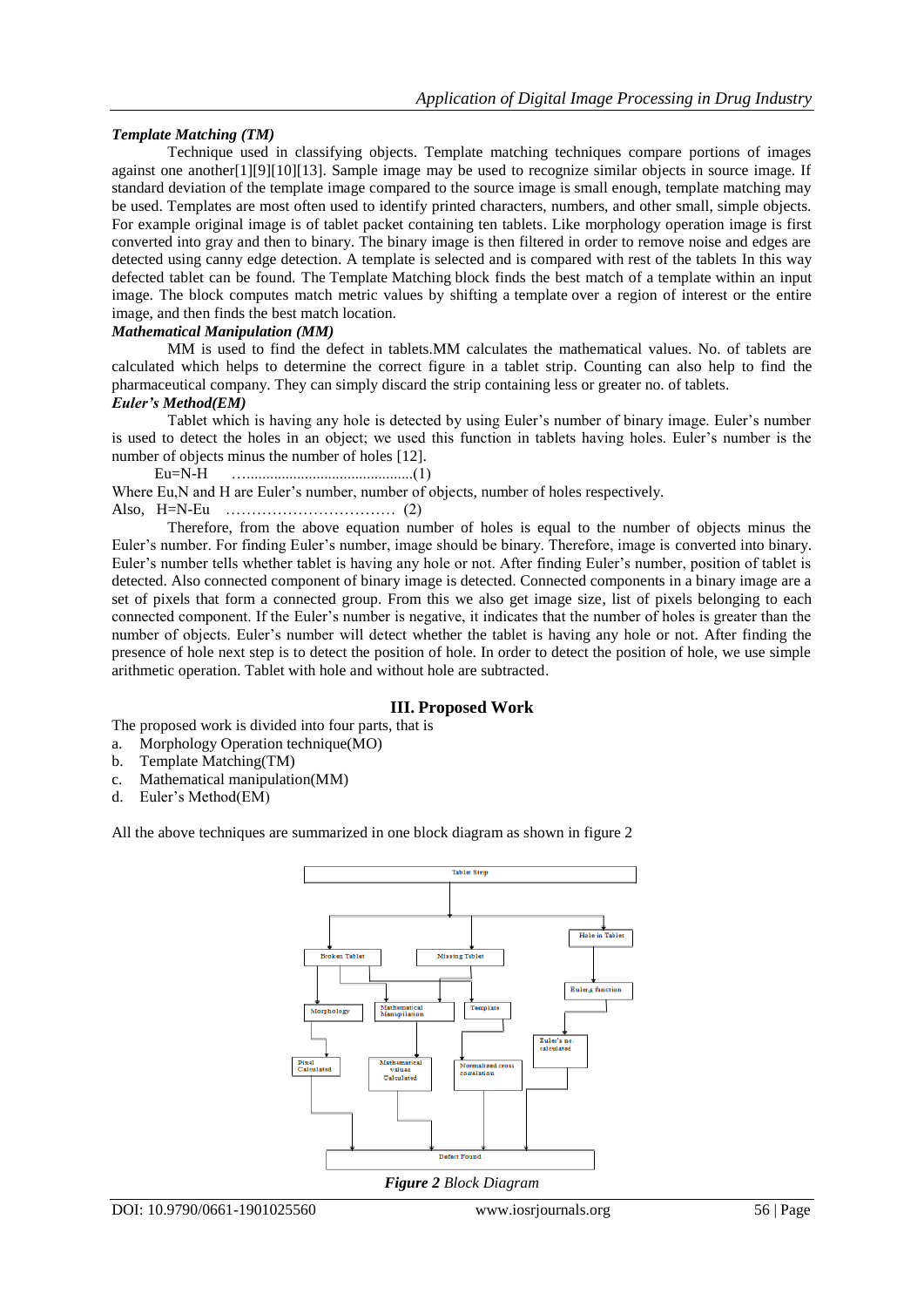It is clearly shown in figure 2 that MO detects the broken tablet in tablet strip, TM, MM detects broken as well as missing tablet in tablet strip and EF detects hole in tablet strip.

#### *a) Steps* **for MO**

- 1. Capture an image of a tablet packet without any defect.
- 2. Convert this image into gray image.
- 3. Convert gray image into binary image
- 4. Apply morphology opening on binary image. Morphology opening will remove noise from the image.
- 5. Dilate the opened Image. Dilation will expand the image and will make the image big.
- 6. Calculate the no. of pixels of binary image.
- 7. Now capture the same tablet packet with broken/missing part.
- 8. Apply the same process that is applied on tablet packet without any defect.
- 9. When defected packet is found, beep will be generated.
- 10. Subtract the two images
- 11. Missing part of tablet and position of defect is obtained.
- 12. Filter it by using morphology opening technique which removes the noise.
- *b) Steps for Template Matching*
- 1. Read an template image (defected or broken tablet).
- 2. Crop the image
- 3. Read the image of defected tablet packet.
- 4. Crop the image
- 5. Use normalized cross correlation to detect the position of defected tablet
- 6. Position of defected tablet found.

#### *c) Steps for MM*

- 1. Capture the image of tablet Strip
- 2. Convert the image into gray image
- 3. Convert gray image into binary image
- 4. Apply Morphology Opening on binary image. Morphology opening will remove noise from the image.
- 5. Boundaries of the output are detected after pre-processing.
- 6. After this process determine the roundness of the tablet, Find area and perimeter of each tablet
- 7. After calculating area and perimeter, find the metric. Metric closer to 1 indicates that tablet is not broken or is completely round.

#### *d) Steps for EM*

- 1. Input image is first pre-processed. Pre-processing involves conversion from RGB to gray image then to binary image. Binary image is then cleaned using morphology opening.
- 2. Pseudocolor is applied on opened image.
- 3. Connected objects is found.
- 4. Find the Euler's number.
- 5. If Euler's no. is equal to zero then the tablet is without hole else tablet is with hole and will ring beep.
- 6. Boundaries of the output are detected after pre processing.
- 7. After this process determine the roundness of tablet, find area and perimeter of each tablet.
- 8. After calculating area and perimeter, find the metric. Metric closer to 1 indicates that tablet is not broken or is completely round.

**IV. Results And Discussion**



### *Simulation Result of MO*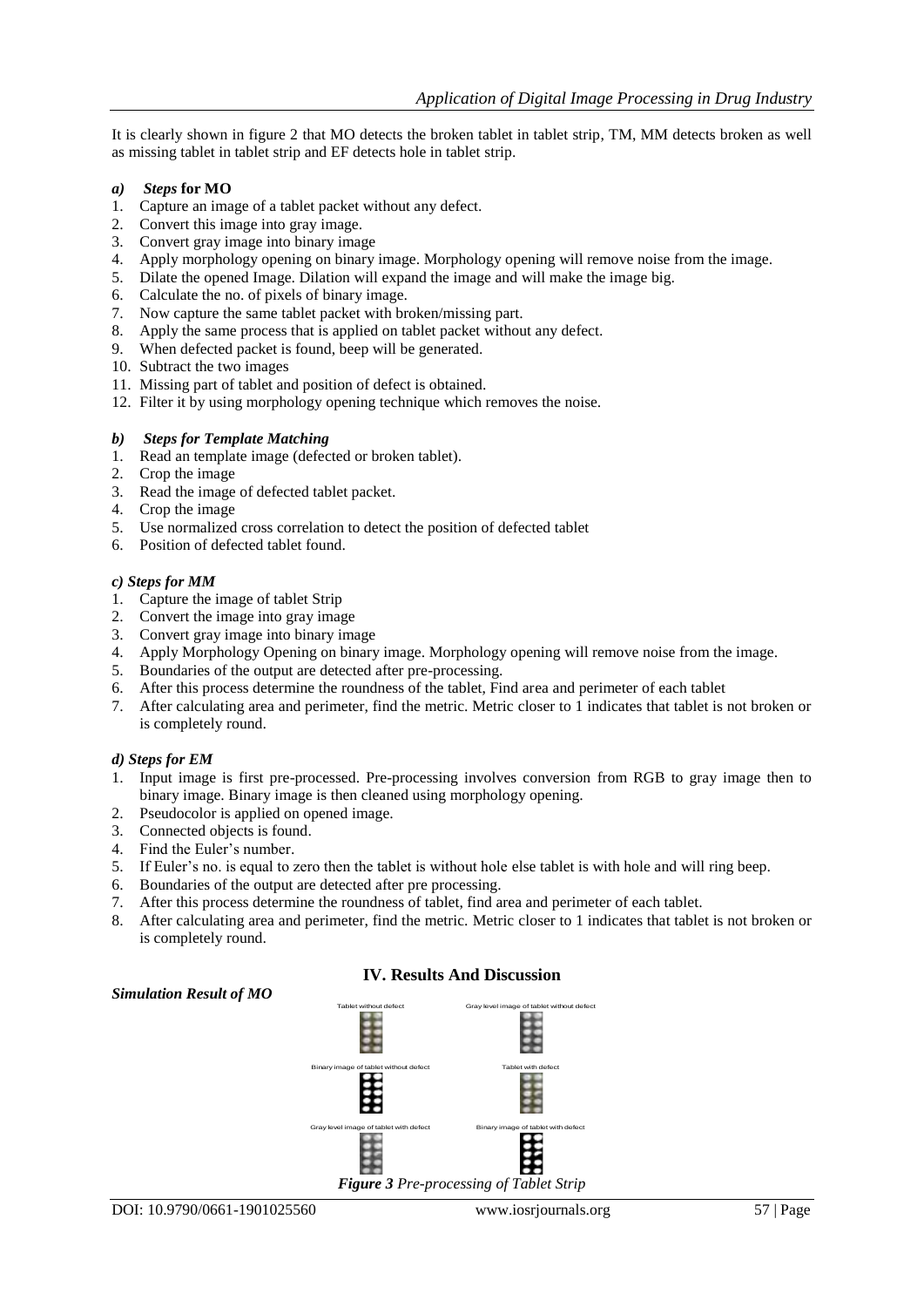

*Figure 4 Morphology Opening process*



*Figure 5 Defect detected*

It is clearly shown in figure 3,4,5 how defected tablet is detected in tablet strip. At the end of program command window displays following information.

Countwithout defect =

342776

Countwithdefect =

348478

**TABLET REJECTED** 

*Simulation Result of TM*



**Figure 6** Tablet strip with broken part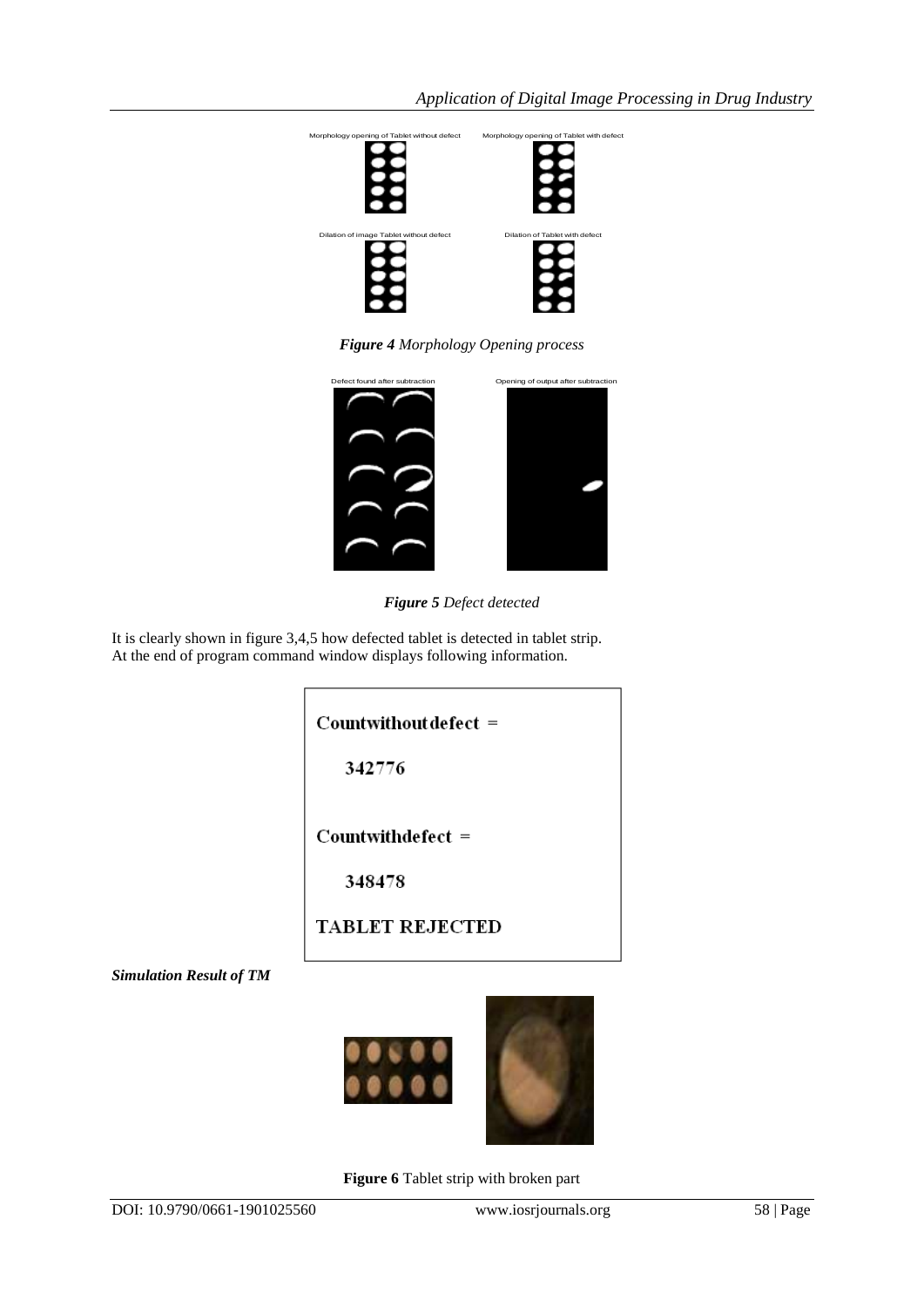

**Figure 7** Broken tablet detected



*Figure 8 Missing Tablet detected*

It is clear from figure 7 and 8 that template matching detects broken as well as missing tablet *Simulation Result of MM*



*Figure 9 Shows defect detected by using MM*



 *Figure 10 Missing Tablet detected in tablet strip*





*Figure 11 Holes in Tablet Strip*